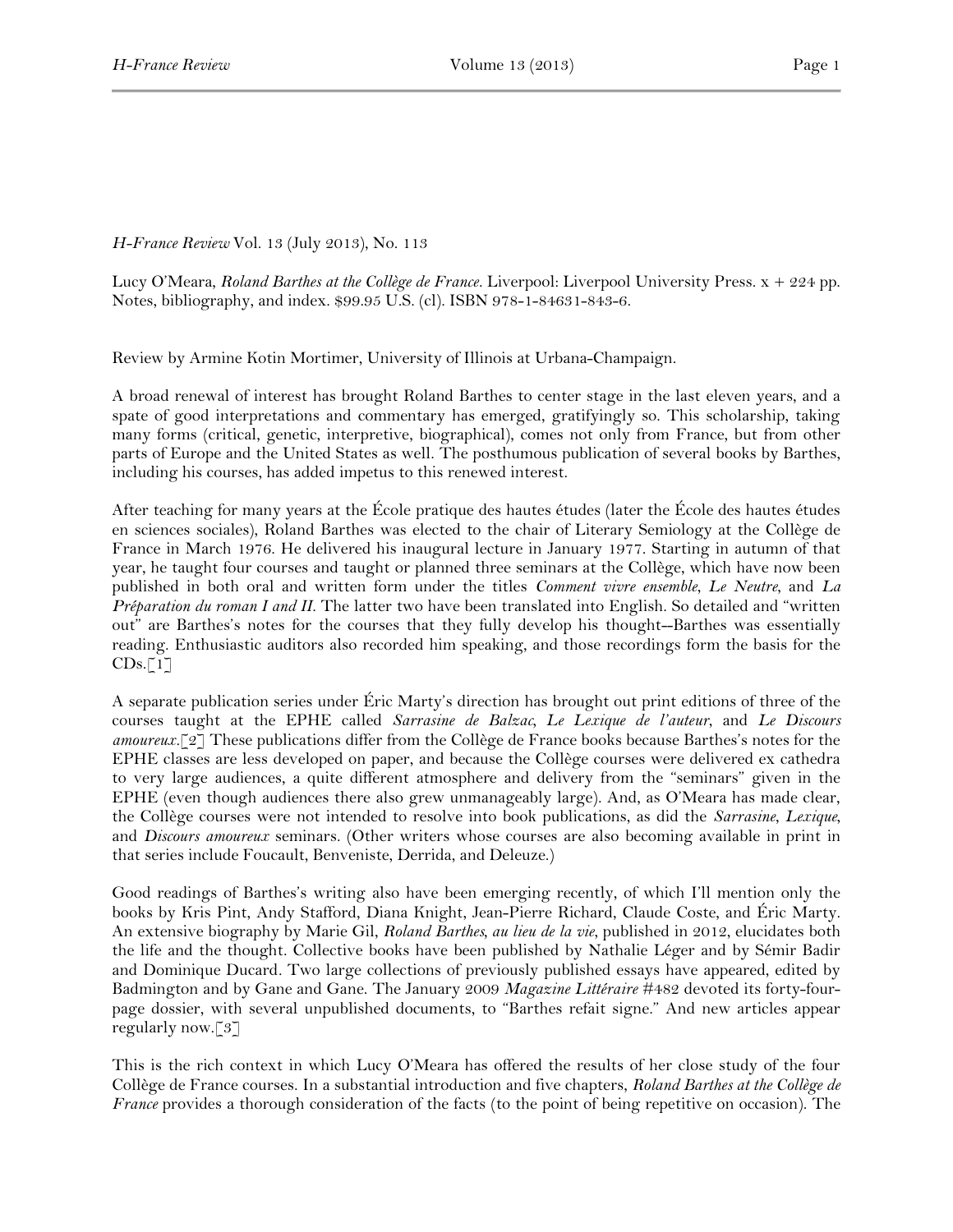manner is serious, scholarly, highly principled; there are very extensive notes following each chapter. On occasion, O'Meara steps outside the French perspective, notably in chapter four, on *japonisme* and Eastern philosophy, and in chapter five, which gives a lot of play to German Romantics. Most importantly, her view of Barthes, stressing the aesthetic, the continuity of desire, the constant of antiideology, the pervasive recourse to essay form, matches that of the best readers of Barthes, like Philippe Roger, Bernard Comment, Diana Knight, and Éric Marty. I particularly welcome her repeated statements about the constants in Barthes's writing from the beginning to the end. For instance: "the fantasy of a space pure of the will to power that tends to be inscribed within language is one that has been constant in Barthes's work since his first book" (p. 98); "Throughout his career, Barthes worked towards 'the neutral'" (p. 91); "Barthes's new science is connected to his previous writing…this endeavor is an extension of his career-long uncovering of what lies beneath codes" (p. 53).

One measure of the value of this book is its attention to teasing out the links among several of Barthes's texts contemporaneous to the courses, such as "Longtemps je me suis couché de bonne heure," *Leçon*, "Délibération," *La Chambre claire,* and *Journal de deuil*.[4] Actual dates of composition make these continuities of thought with the courses acutely visible and help O'Meara make her argument that "the Collège de France lectures represent an important addition to Barthes's corpus which allows us to arrive at a new reading of his thought" (p. 2). The refreshing difference of the courses lies in the voice, the oral presence, felt not only in the CDs of the courses but also, as O'Meara shows, in the writing itself, not characterized by a capital-M Methodology but by the looseness and fragmentation of the essay form, a style that exemplifies the *literary* form of semiology that now allows Barthes to "evade…the crushing force of ideological language" (p. 2).

The introduction stresses the centrality of the subjective in all the courses while describing Barthes's non-magisterial style in spite of his monologism. He alone speaks, and to an immense audience that spilled out of the Collège's largest lecture hall and provided none of the feedback and dialogue Barthes preferred in his teaching. His idiosyncratic lecture style "constitutes its own dialogism, with Barthes constantly breaking up his own discourse…to underline the counter-ideological message" (p. 7). Preeminent is his essayism: the style that "accommodates the collapse of rhetorical codings...while providing an all-encompassing, permissive form" (p. 15). As O'Meara stresses, in her informative outlines of all the courses, the first two courses seek a retreat from the murmur of language and the last two propose stepping out toward a new direction, without however arriving at a goal.

The first chapter, "Barthes's Heretical Teaching," offers a very useful and indeed necessary contextualizing of his "marginal" instruction. With a history of the Collège de France (and of the École pratique des hautes études as well), O'Meara demonstrates how the venerable, non-*université* institution was the ideal place for Barthes to teach. Perfectly in line with Barthes's desire not to be the one to convey knowledge, the Collège's difference allowed him to be one who simply pursued his desired research in a public forum. For Pierre Bourdieu, writing in *Homo academicus,* Barthes's essayism combined with his public reputation made him an "*hérétique consacré*" whose writing is characterized by a disreputable, not serious, journalistic, fashion-oriented laxism (p. 28). O'Meara shows that Bourdieu's contempt for Barthes is undisguised, but seeing Barthes as heretical usefully describes how the courses refuse repressive authority.

Considering *Leçon* and "Longtemps je me suis couché de bonne heure" in chapter two, O'Meara teases out the approaches that will allow a new kind of discourse in the courses. She discusses how the subjective and the particular (Barthes's subjective and particular) pass to the general and the universal by means of the literary semiology that Barthes focuses on the impure or the hybrid. O'Meara calls this new semiology a version of Kantian aesthetics. The presentation of the subject, "prioritizing a willfully individualistic disciplinary impurity" (p. 55) open to mobility and the heteronomy of meaning, will insure a morally superior aesthetics free of the "besetting norms of false objectivity and repressively authoritative metalanguage" (p. 56). With literature as the model for Barthes's practice (not an earth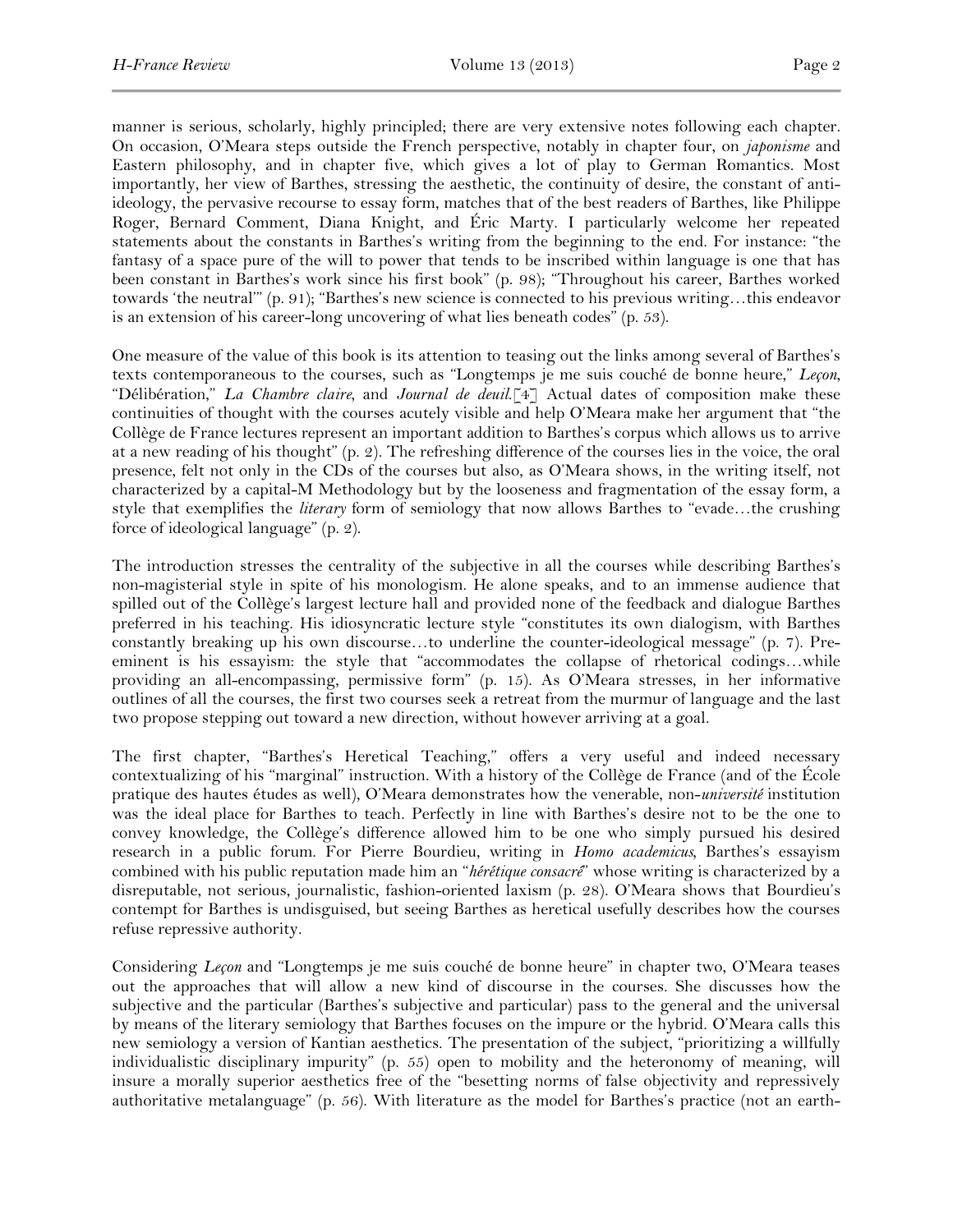shaking conclusion), and a productive dialectic between totality and fragmentation, the "Longtemps" essay from October 1978 identifies the third form he needs and will seek in *La Préparation du roman*: a hybrid of novel and essay. Hence we have the idea of simulation, with Proust as model.

Chapter three on *Comment vivre ensemble* and *Le Neutre* is in some ways less satisfactory than the previous chapters, delving less into the language and meaning of these first two courses. Because their style and content are similar, O'Meara treats them together. In both, Barthes's presentation is "digressive, vague, and often inconclusive, the material includes many lists, excerpts copied from literary texts, and second-hand material gleaned from encyclopedias" (p. 88). *Comment vivre ensemble*, with its exposition and elaboration of the concept of *idiorrythmie*, is concerned with space, in the relations within the kinds of community Barthes examines in five literary examples and illustrates in the "aerated form of the lectures" (p. 90).[5] The Neutral as long-sought goal (though by its very nature it is not an end point) is found in language momentarily free from ideology, as illustrated through wide-ranging examples in that course. To anchor Barthes's reactions against the norms in these two courses, important points of comparison in the dominant discourses of politics and social and philosophical thought provide context and gloss. A surprising assertion is this: "[Pierre] Hadot's detheorisation of philosophy and his focus on 'le sentiment d'existence' means that it is he, of all of Barthes's contemporaries, who provides the most illuminating gloss for Barthes's thought"; Hadot's work provides "the scholarly elaboration" of "the ideas which Barthes seems to intuit with regard to the relation between the subject and its environment" (p. 109). O'Meara may well be the only Barthes scholar to have made this connection.

Barthes loved Japan and disliked China, but from both he took points of comparison, essentially finding in the "Orient" possibilities of the neutral, a language free from the logomachy and the duality of the West. The fourth chapter of *Roland Barthes at the Collège de France* dwells extensively on what O'Meara calls *japonisme*, Zen Buddhism, and the Tao, which serve Barthes as systems of meaning that enable him to "move beyond merely ideological criticism and actually *into* a new mode of criticism" unlike the foundations of Western thought (p. 122). Key here is Barthes's concept of the "*non-vouloir-saisir*," one of the important figures of *Fragments d'un discours amoureux*, also present in *L'Empire des signes* and a continuing ground of Barthes's later writing. The courses are "*non-vouloir-saisir* in action": let the listener decide how to engage with the material (p. 126). O'Meara devotes considerable space to the Japanese *Ma* and how this "consciential concept" (p. 132) permeates the courses, especially the first three, and to the comparable Chinese *wu-wei* or *existence minimale*.

The two courses on *La Préparation du roman*, structured sequentially, differ from the first two courses in that Barthes abandoned the apparent arbitrariness of fragments arranged in alphabetical order that had characterized *Comment vivre ensemble* and *Le Neutre*. As the first of these two courses treats the shortest possible literary form, the haiku, and the second one of the longest literary works in history, *A la recherche du temps perdu*, it behooves any reader to understand the "productive tension" (p. 163) between them--and to discover what is produced. While the desired novel is never written, the courses are devoted to finding a new kind of writing, and O'Meara believes Barthes's concept of the novel closely resembles that of the German Romantics of the Jena group. She makes convincing arguments about the importance of writers like Novalis and the Schlegel brothers for Barthes, even if they are sometimes overstated (see p. 177), but I find it puzzling that she ascribes more relevance to this influence than to Barthes's thinking and teaching in his own past.

Most important in the new writing is the retention of the fragment as part of the form of the novel, even within the great work. The "romanesque" will remain fragmentary and opposed to the teleological conception of the novel. Haiku illustrate the desired *moments de vérité*, but Barthes realizes he cannot invent a form that will link these moments, because of his deep-seated, ethical resistance to fabulation. The figure of the "Retraite" in *Le Neutre* contains the fantasies of all four courses, O'Meara finds: "idiorrythmie, the neutral and the novel are all present in the fantasy of a room of one's own, far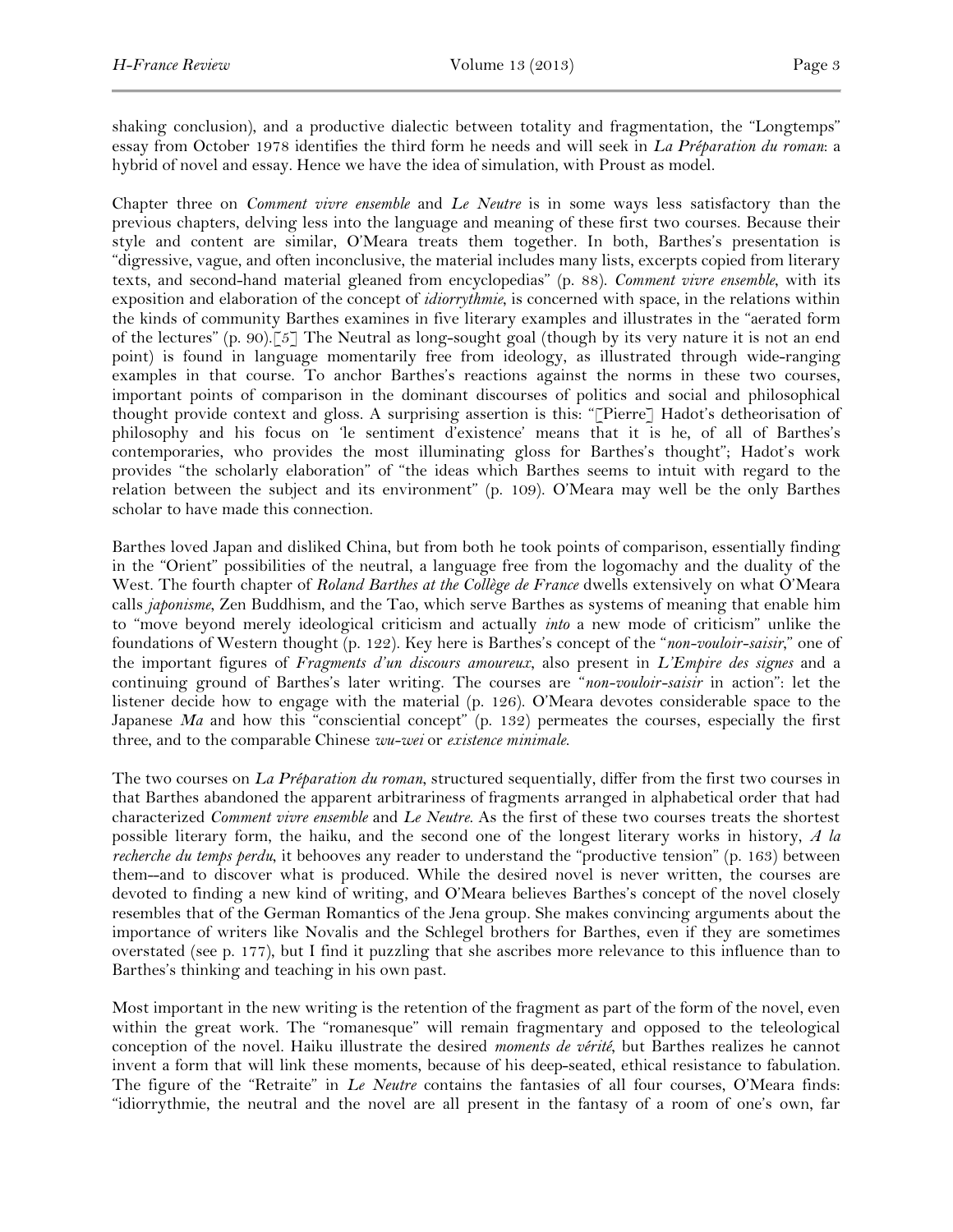removed from one's normal tasks, in which everything is, spatially, *just right* for writing" (p. 94).

O'Meara is not alone in recognizing that the courses on *La Préparation du roman* are not intended to produce a novel. As she puts it, "much of Barthes's work from late 1978 is concerned with the planning and projection of a work which is not intended to be written" (p. 164). The novel is always ahead, never reached; the work of the courses is a simulation. To complete the discussion of the preparation for the novel, a section on the eight posthumously published sketches called "Vita Nova," in agreement with Diana Knight's important analysis, observes that the failure to write the Vita Nova is built in as part of the fantasy, part of the simulation of the intention to write a novel.[6] Discussing Mallarmé's distinction between the *Album* and the *Livre*, O'Meara concludes that, in spite of the desire for the *Livre*, everything ends up *Album*--and that is just what is needed in Barthes's literary semiology, the third form: "the *Album* [becomes] the form *par excellence* with which to render the multifarious aspects of its author's affective engagement with the world" (p. 189). This form is always in a state of Romantic and Nietzschean becoming.

Several typographical errors mar the otherwise fine physical presentation. O'Meara's book is more accessible and, as a guide to the nature and importance of the courses, more informative than Kris Pint's (see note 3). Her use of sources is skillful: detailed without being ponderous. The summaries found in the introduction and the brief afterword are useful in themselves. The bibliography lists most of Barthes's books and the many other references that O'Meara cites throughout.

## NOTES

[1] *Comment vivre ensemble: Simulations romanesques de quelques espaces quotidiens,* ed. Claude Coste (Paris: Seuil/IMEC, 2002); *Comment vivre ensemble,* CD MP3 (Paris: Sonopress/Seuil, 2002); *Le Neutre,* ed. Thomas Clerc (Paris: Seuil/IMEC, 2002) ; *Le Neutre,* 2CDs MP3 (Paris: Sonopress/Seuil, 2002); *The Neutral: Lecture Course at the Collège de France (1977-1978)*, trans. Rosalind E. Krauss and Denis Hollier (New York: Columbia University Press, 2005); *La Préparation du roman I et II,* ed. Nathalie Léger (Paris: Seuil/IMEC, 2003); *La Préparation du roman I et II,* 2 CDs MP3 (Paris: Sonopress/Seuil, 2003); and *The Preparation of the Novel: Lecture Courses and Seminars at the Collège de France (1978-1979 and 1979-1980)*, trans. Kate Briggs (New York: Columbia University Press, 2011).

[2] *Sarrasine de Balzac*, ed. Claude Coste and Andy Stafford (Paris: Seuil, 2011); *Le Lexique de l'auteur. Suivi de fragments inédits du Roland Barthes par Roland Barthes,* ed. Anne Herschberg Pierrot (Paris: Seuil, 2010); and *Le Discours amoureux. Suivi de Fragments d'un discours amoureux (pages inédites),* ed. Claude Coste (Paris: Seuil, 2007).

[3] Sémir Badir and Dominique Ducard, *Roland Barthes en cours (1977-1980)* (Éditions universitaires de Dijon, 2009); Neil Badmington, ed., *Roland Barthes. Critical Evaluations in Cultural Theory*, 4 vols*.* (New York: Routledge, 2010); Claude Coste, *Bêtise de Barthes* (Paris: Klincksieck, 2011); Mike Gane and Nicholas Gane, eds., *Roland Barthes*, 3 vols. (London: Sage, 2004); Marie Gil, *Roland Barthes, au lieu de la vie* (Paris: Flammarion, 2012); Diana Knight, *Barthes and Utopia: Space, Travel, Writing* (Oxford: Clarendon, 1997); Nathalie Léger, ed., *Roland Barthes au Collège de France 1977-1980* (Paris: Éditions de l'IMEC, 2002); Marielle Macé and Alexandre Gefen, eds., *Barthes, au lieu du roman* (Paris: Desjonquères, 2002); Éric Marty, *Roland Barthes, le métier d'écrire* (Paris: Seuil, 2006); Kris Pint, *The Perverse Art of Reading. On the Phantasmatic Semiology in Roland Barthes'* Cours au Collège de France, trans. Christopher M. Gemerchak (Amsterdam: Rodopi, 2010); Jean-Pierre Richard, *Roland Barthes, dernier paysage* (Lagrasse: Verdier, 2006); Andy Stafford, *Roland Barthes, Phenomenon and Myth: An Intellectual Biography* (Edinburgh: Edinburgh University Press, 1998).

[4] Roland Barthes, *Oeuvres complètes*, ed. Éric Marty (Paris: Seuil, 1995): "Longtemps je me suis couché